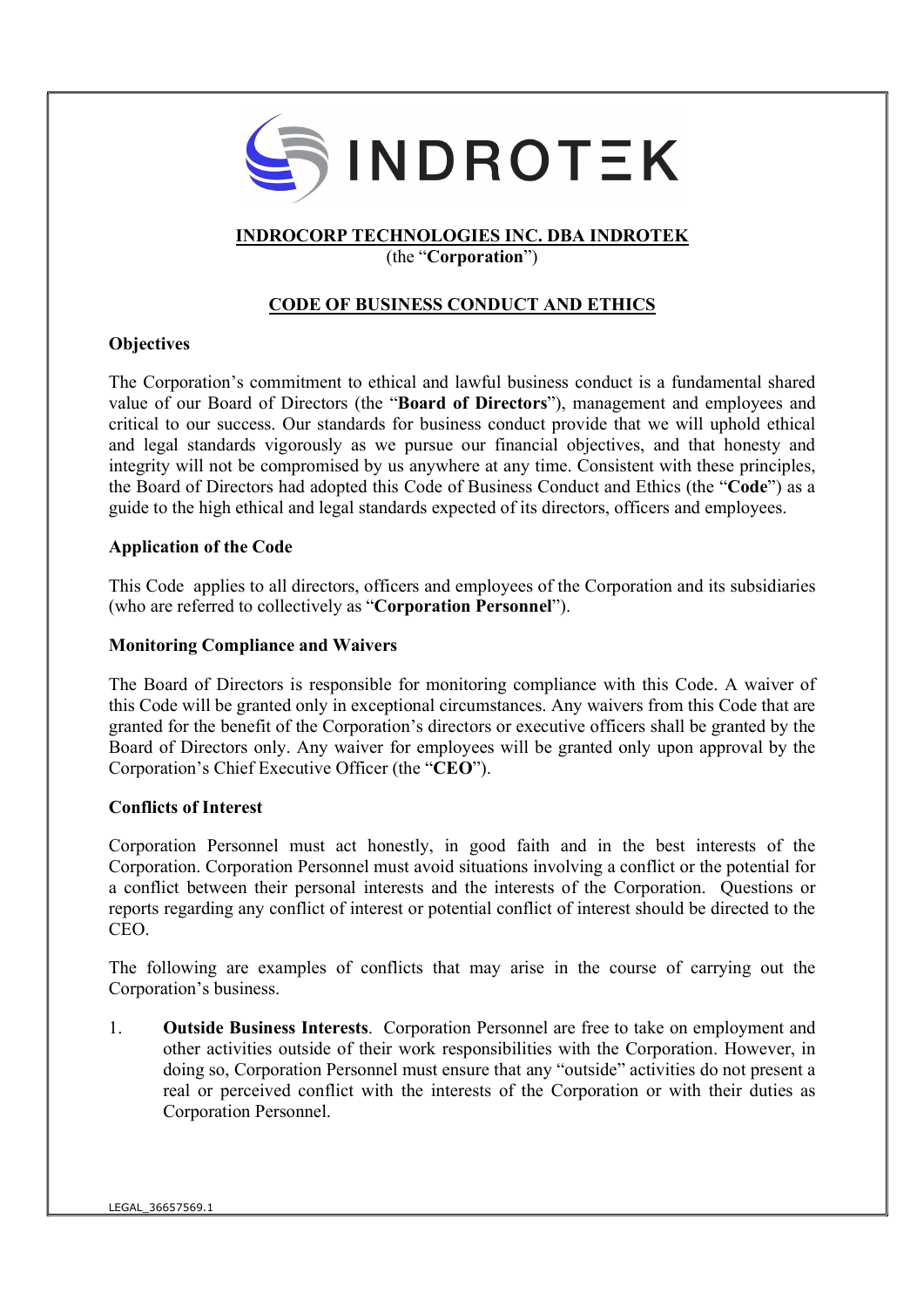

- 2. Outside Directorships. Corporation Personnel are free to take on directorships, however, Corporation Personnel must be aware of any potential for conflicts with the interests of the Corporation.
- 3. Financial Interests in Suppliers, Contractors or Competitors. Any proposed affiliation between Corporation Personnel and any entity that has a relationship with the Corporation is subject to review by the Board of Directors.
- 4. Outside Personal Loan or Guarantee from the Corporation. Corporation Personnel should not accept, whether directly or indirectly, any loan or guarantee of obligations from the Corporation for personal benefit.
- 5. Giving and Receiving Gifts. Corporation Personnel are prohibited from soliciting or receiving any gift, loan, reward or benefit from a supplier or customer in exchange for any decision, act or omission by any Corporation Personnel in the course of carrying out their functions. Similarly, Corporation Personnel should not try to influence the decisions of a supplier or customer by giving gifts. Anyone receiving any such gift, loan, reward or benefit must report the same to the CEO. The giving and receiving of modest gifts or entertainment as a part of normal business courtesy and hospitality is permitted. However, the use of expense accounts to deviate from any policy described herein is strictly forbidden.

#### Protection and Proper Use of Corporate Assets and Opportunities

All Corporation Personnel must handle the physical and intellectual assets of the Corporation with integrity and with due regard to the interests of all of the Corporation's stakeholders. Corporation Personnel cannot appropriate a corporate opportunity or corporate property, arising out of their relationship with the Corporation, for their own personal benefit.

Corporation Personnel must have authorization to enter into business transactions on behalf of the Corporation. All corporate transactions must be accounted for in the Corporation's books. Records must not be manipulated or destroyed for the purpose of impeding or obstructing any investigation undertaken by the Corporation or a governmental body.

No action shall be taken to fraudulently influence or mislead anyone engaged in the performance of an audit of the Corporation's financial statements.

Theft, carelessness and waste have a direct impact on the Corporation's profitability. Any suspected incident of fraud or theft should be immediately reported to any member of Corporation management, including the CEO. The Corporation's assets should be used for legitimate business purposes, though incidental personal use may be authorized from time to time.

Email and Internet systems are provided primarily for business use. Personal use of these resources should be kept to a minimum. As email may not be entirely secure, Corporation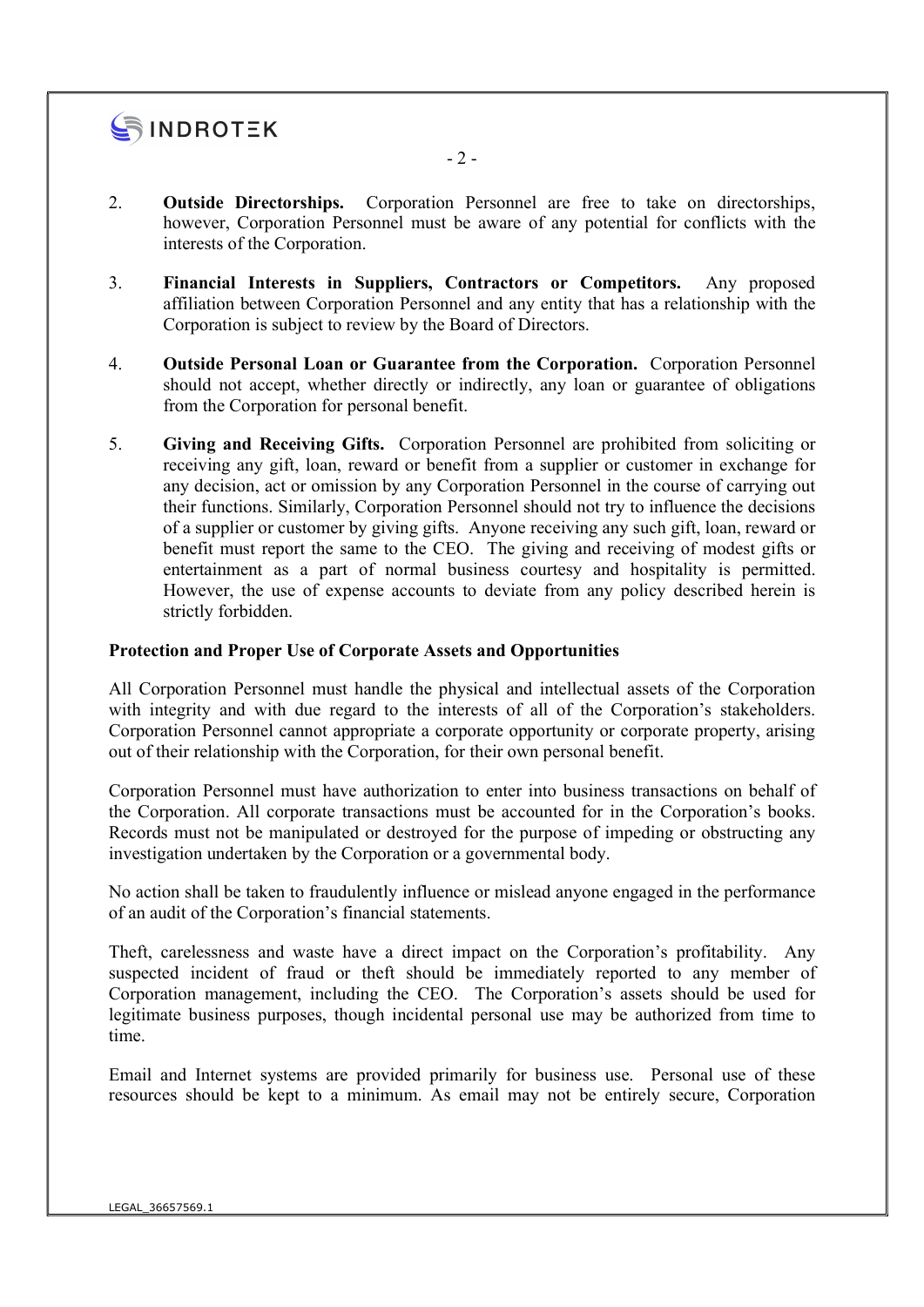

- 3 -

Personnel must exercise caution and etiquette when sending email correspondence.

### Confidentiality of Corporate Information

Confidential information is any information that is not known to the general public and includes business research, market plans, strategic objectives, unpublished financial information, customer, supplier and personnel lists and all intellectual property, including trade secrets, software, trademarks, copyrights and patents. Confidential information may not be given or released without proper authority and appropriate protection to anyone not employed by the Corporation or to Corporation Personnel who have no need for such information.

Corporation Personnel are prohibited from trading or encouraging others to trade in the securities of the Corporation where the person trading is in possession of material non-public information.

### Fair Dealing

Corporation Personnel shall not obtain or use information or trade secrets from any other Corporation. Corporation Personnel shall not undertake any activities that could reasonably be expected to result in an unreasonable restraint of trade, unfair trade practice or any other anticompetitive behaviour in violation of any law. However, in the normal course of business, it is not unusual for Corporation Personnel to acquire information about other organizations. In doing so, Corporation Personnel must not use illegal means to acquire a competitor's trade secrets or other confidential information. Any Corporation Personnel who work in an area that requires frequent contacts with competitors, customers or suppliers should be particularly sensitive to the requirements of competition laws.

The Corporation undertakes to deal fairly with all Corporation Personnel. There is a "no tolerance" policy in place for any form of discrimination or harassment against Corporation Personnel with respect to race, religion, age, gender, marital and family status, sexual orientation, ethnic or national origin or disability or any other grounds enumerated in applicable human rights legislation.

#### Compliance with Laws, Rules and Regulations

All Corporation Personnel must comply with all health and safety laws, regulations and Corporation policies.

All Corporation Personnel, in discharging their duties, must comply with the laws of the countries in which the Corporation and its subsidiaries carry on business. All Corporation Personnel are charged with the responsibility for acquiring sufficient knowledge of the laws involved in each area relating to their particular duties.

Corporation Personnel are prohibited from making payments or giving gifts to a public official in any country in which the Corporation and its subsidiaries operate, in order to obtain a business advantage or is in violation of applicable anti-corruption legislation.